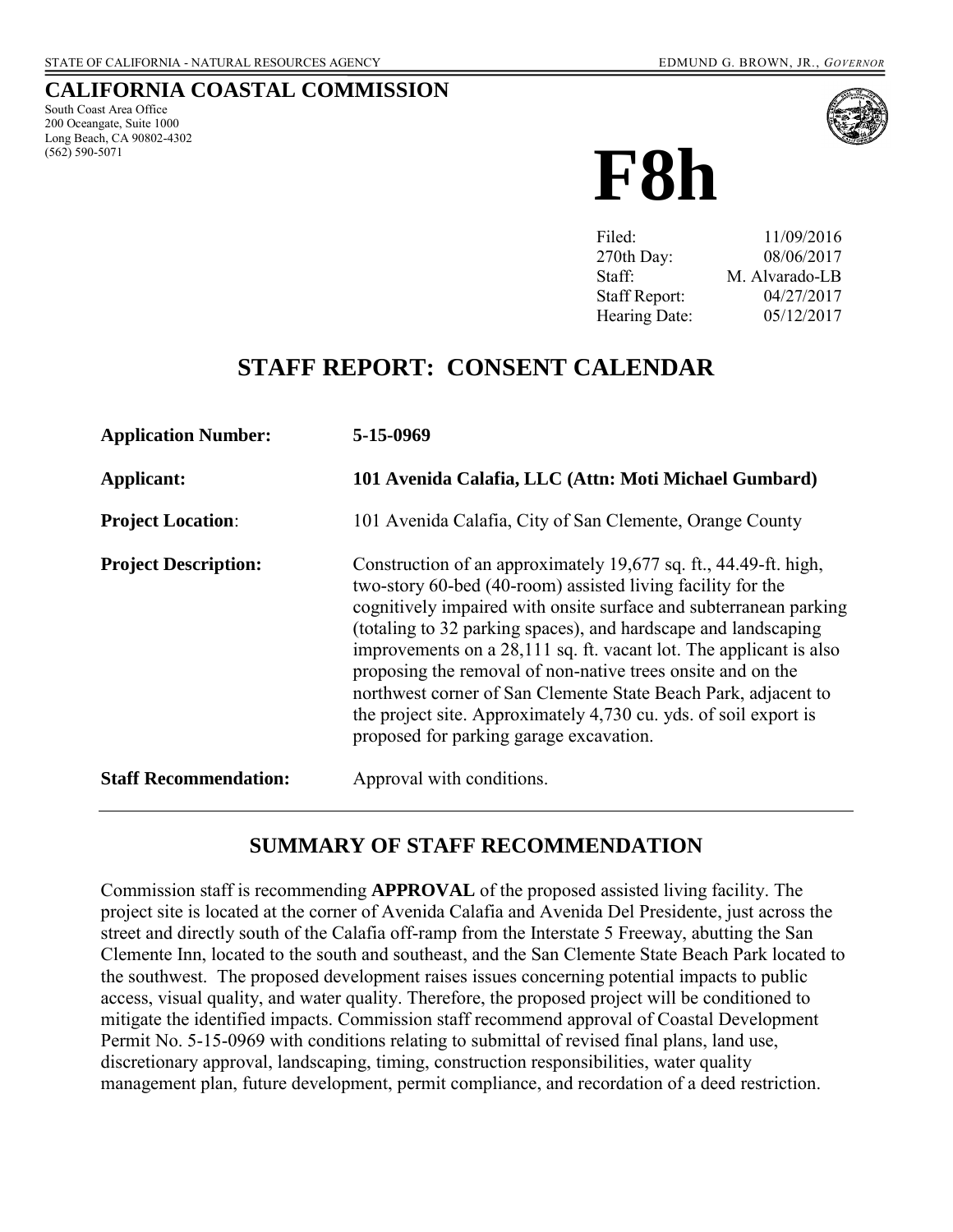# **TABLE OF CONTENTS**

**APPENDICES** 

[Appendix A - Substantive File Documents](#page-11-3) 

## **EXHIBITS**

Exhibit 1 – Project Location

Exhibit  $2 - \text{Site Plan} \& \text{ Floor Plans}$ 

Exhibit 3 – Elevations

Exhibit 4 – [Tree removal area on State Parks property](https://documents.coastal.ca.gov/reports/2017/5/F8h/F8h-5-2017-exhibits.pdf)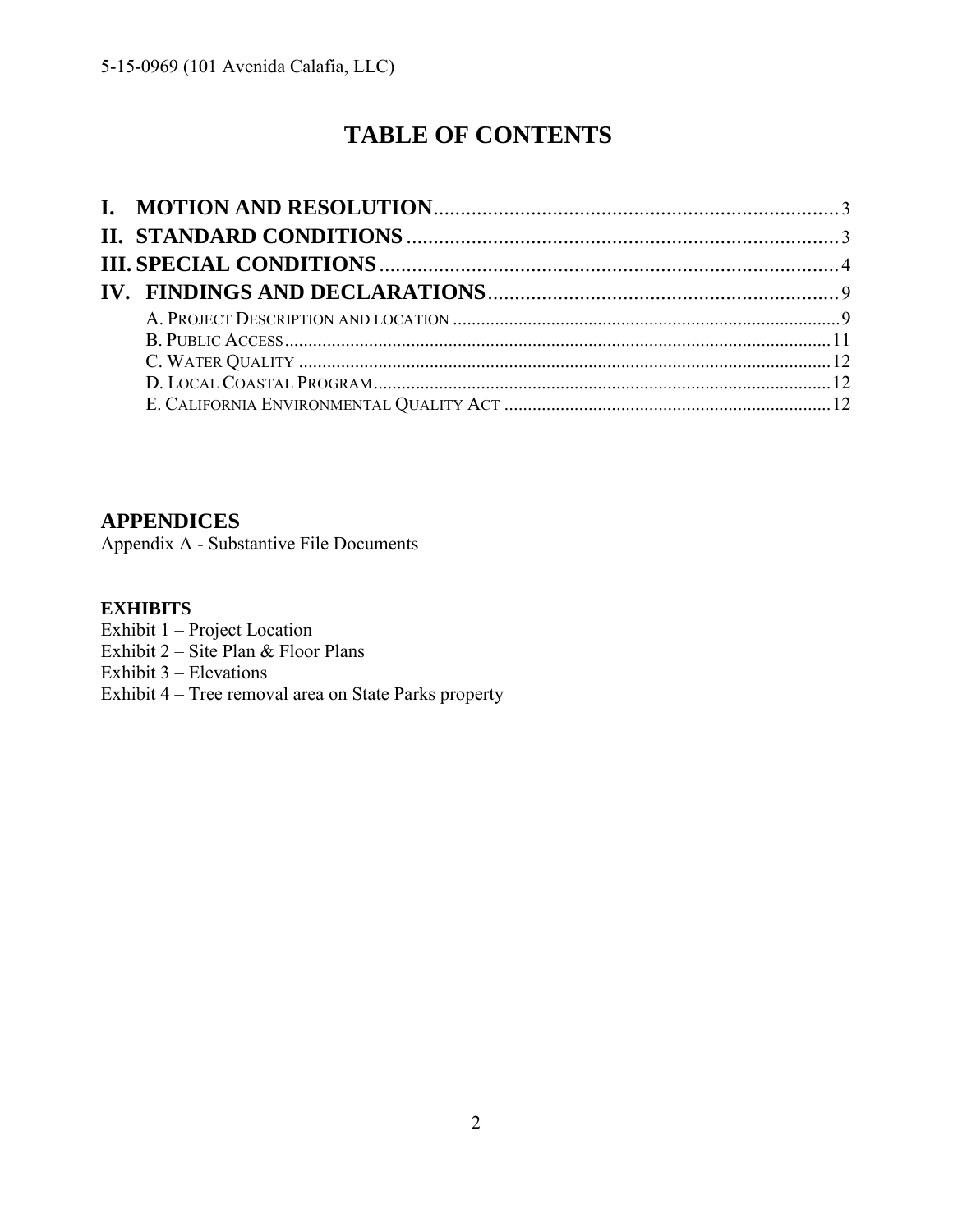# <span id="page-2-0"></span>**I. MOTION AND RESOLUTION**

## **Motion**:

*I move that the Commission approve coastal development permit applications included on the consent calendar in accordance with the staff recommendations.* 

Staff recommends a **YES** vote. Passage of this motion will result in approval of all permits included on the consent calendar. An affirmative vote of a majority of the Commissioners present is needed to pass the motion.

### **Resolution:**

*The Commission hereby approves a permit, subject to the conditions below, for the proposed development and adopts the findings set forth below on grounds that the development as conditioned will be in conformity with the provisions of Chapter 3 of the California Coastal Act and will not prejudice the ability of the local government having jurisdiction over the area to prepare a local coastal program conforming to the provisions of Chapter 3. Approval of the permit complies with the California Environmental Quality Act because either 1) feasible mitigation measures and/ or alternatives have been incorporated to substantially lessen any significant adverse effects of the development on the environment, or 2) there are no further feasible mitigation measures or alternative that would substantially lessen any significant adverse impacts of the development on the environment.* 

# <span id="page-2-1"></span>**II. STANDARD CONDITIONS**

This permit is granted subject to the following standard conditions:

- 1. **Notice of Receipt and Acknowledgment**. The permit is not valid and development shall not commence until a copy of the permit, signed by the permittee or authorized agent, acknowledging receipt of the permit and acceptance of the terms and conditions, is returned to the Commission office.
- 2. **Expiration**. If development has not commenced, the permit will expire two years from the date on which the Commission voted on the application. Development shall be pursued in a diligent manner and completed in a reasonable period of time. Application for extension of the permit must be made prior to the expiration date.
- 3. **Interpretation.** Any questions of intent or interpretation of any condition will be resolved by the Executive Director or the Commission.
- 4. **Assignment**. The permit may be assigned to any qualified person, provided assignee files with the Commission an affidavit accepting all terms and conditions of the permit.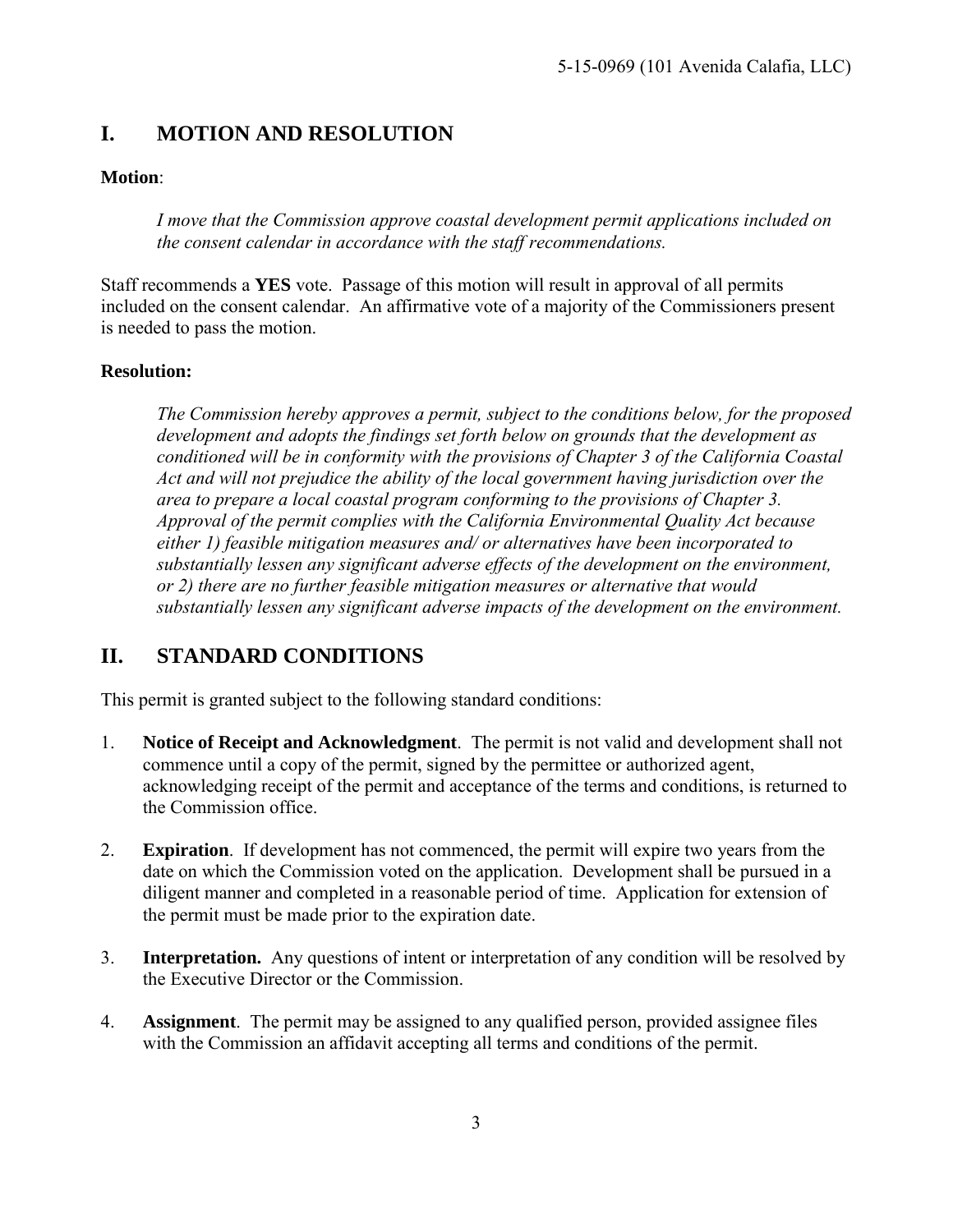5. **Terms and Conditions Run with the Land**. These terms and conditions shall be perpetual, and it is the intention of the Commission and the permittee to bind all future owners and possessors of the subject property to the terms and conditions.

# <span id="page-3-0"></span>**III. SPECIAL CONDITIONS**

This permit is granted subject to the following special conditions:

**1. Submittal of Revised Plans.** PRIOR TO THE ISSUANCE OF THE COASTAL DEVELOPMENT PERMIT, the applicant shall submit, for the Executive Director's review and approval, two (2) full size sets of revised project plans in substantial conformance with the plans submitted for this application by Michael Luna & Associates dated April 25, 2017.

The permittee shall undertake development in accordance with the approved final plans. Any proposed changes to the approved final plans shall be reported to the Executive Director. No changes to the approved final plans shall occur without a Commission amendment to this coastal development permit unless the Executive Director determines that no amendment is required.

**2. Land Use.** The applicant shall work with and encourage the City of San Clemente to resolve any land use discrepancies in the City of San Clemente's certified Coastal Land Use Plan associated with the proposed project allowing assisted living facilities and other similar eldercare facilities as allowable uses within Community Commercial 3 (CC3) designated lots. This requirement shall expire upon successful resolution of the discrepancy or two (2) years from the date of permit issuance, whichever occurs earlier.

# **3. California Department of Parks and Recreation Approval.**

- A. PRIOR TO ISSUANCE OF THE COASTAL DEVELOPMENT PERMIT, the applicant shall submit to the Executive Director for review and approval, evidence that the California Department of Parks and Recreation (State Parks) has approved the proposed removal of non-native trees at the San Clemente State Beach Park property, abutting the project site.
- B. PRIOR TO THE CITY ISSUANCE OF A CERTIFICATE OF OCCUPANCY for the proposed project, the proposed non-native tree removal at the State Beach Park as generally depicted on **[Exhibit 4](https://documents.coastal.ca.gov/reports/2017/5/F8h/F8h-5-2017-exhibits.pdf)** shall be completed.

# **4. Timing and Operational Constraints**

A. To avoid adverse impacts on sensitive bird species, tree removal activities shall not occur during the bird nesting season between March 1 and August 31 of any year. A qualified biologist or environmental resources specialist shall conduct a survey of the project site, to determine presence and behavior of sensitive species, prior to commencement of any development, the applicant shall submit the contact information of all monitors with a description of their duties and their on-site schedule. Project activities, including vegetation removal, shall not occur until any sensitive species (e.g., species listed on state or federal endangered/threatened species lists) have left the project area or its vicinity. In the event that any sensitive wildlife species exhibit reproductive or nesting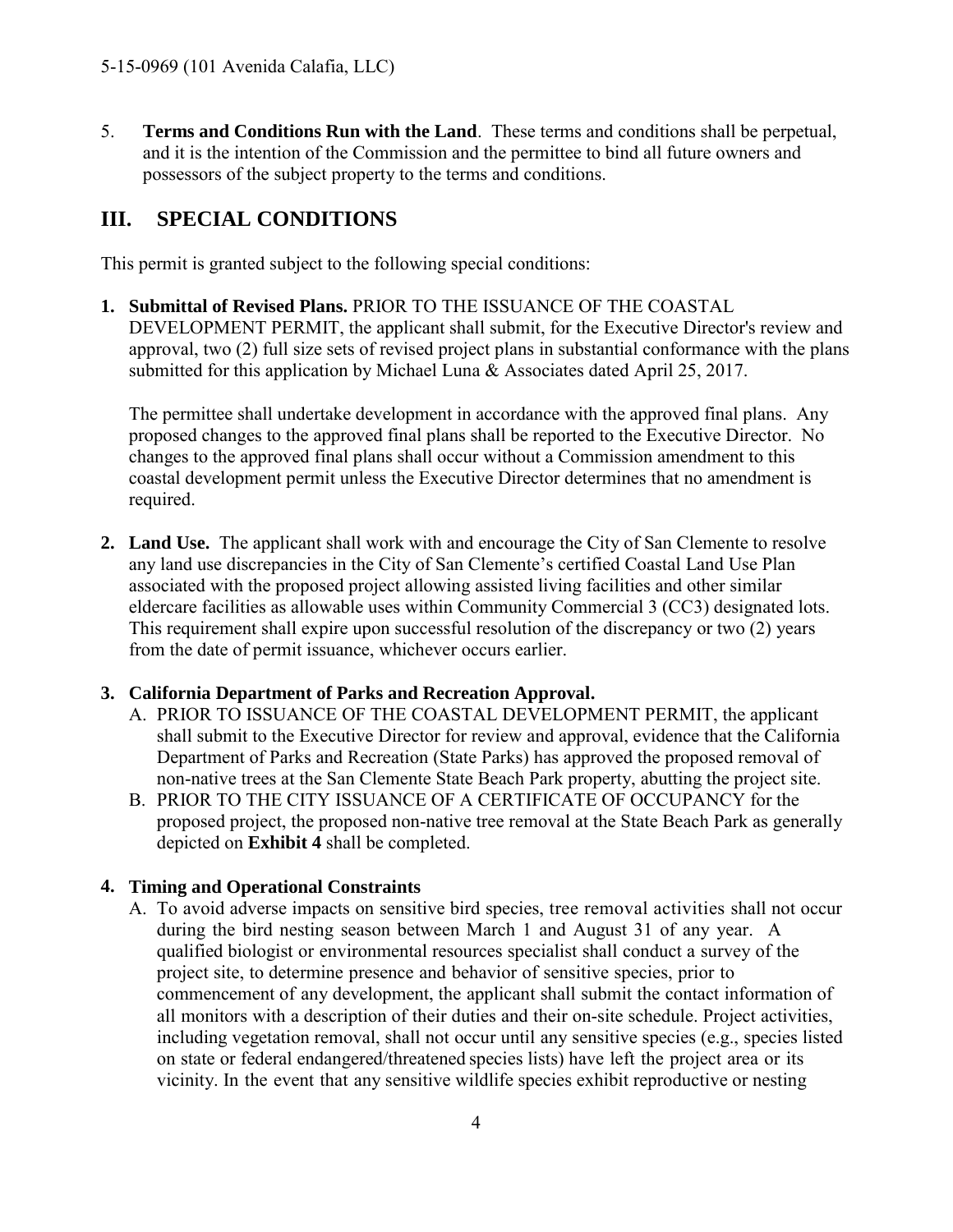behavior, the environmental specialist shall require the applicant to cease work, and shall immediately notify the Executive Director and local resource agencies. Project activities shall resume only upon written approval of the Executive Director. The monitor(s) shall require the applicant to cease work should any breach in permit compliance occur or if any unforeseen sensitive habitat issues arise. The monitor(s) shall immediately notify the Executive Director if activities outside of the scope of this coastal development permit occur. If significant impacts or damage occur to sensitive wildlife species, the applicant shall be required to submit a revised, or supplemental program to adequately mitigate such impacts. The revised, or supplemental, program shall be processed as an amendment to this coastal development permit.

- B. The permittee may undertake tree removal activities between March 1 and August 31 of any year upon obtaining a written statement of the Executive Director authorizing maintenance on specified dates. To obtain such a determination, the permittee must submit a declaration from the Department of Fish and Game stating that maintenance on the specific dates proposed will not cause adverse impacts to any sensitive or endangered species. The declaration must contain an assessment of the foraging, breeding, nesting activities of sensitive bird species found in the area and a statement that the maintenance activity on the specific dates proposed will not interfere with the foraging, breeding, nesting activities of the sensitive bird species.
- **5. Submittal of Revised Planting Plan.** PRIOR TO ISSUANCE OF THE COASTAL

DEVELOPMENT PERMIT, the applicant shall submit, for the Executive Director's review and approval, two (2) full sized sets of a revised planting plan prepared by an appropriately licensed profession that demonstrates the following:

- A. Existing Vegetation
	- (i) Location and type of trees and vegetation proposed to be removed on the project site and on State Beach Park property.
- B. New Vegetation
	- (i) Vegetated landscaped areas shall only consist of native plants or non-native drought tolerant plants, which are non-invasive. No plant species listed as problematic and/or invasive by the California Native Plant Society (http://www.CNPS.org/), the California Invasive Plant Council (formerly the California Exotic Pest Plant Council) (http://www.cal-ipc.org/), or as may be identified from time to time by the State of California shall be employed or allowed to naturalize or persist on the site. No plant species listed as a "noxious weed" by the State of California or the U.S. Federal Government shall be utilized within the property. All plants shall be low water use plants as identified by California Department of Water Resources (See: [http://www.owue.water.ca.gov/docs/wucols00.pdf\)](http://www.owue.water.ca.gov/docs/wucols00.pdf).
	- (ii) Use of reclaimed water for irrigation is encouraged. If using potable water for irrigation, only drip or microspray irrigation systems may be used. Other water conservation measures shall be considered, such as weather based irrigation controllers.
	- (iii)All vegetation within the 10 ft. setback along Avenida Calafia shall be restricted and maintained at a height of no greater than 6 ft. for the life of the proposed development.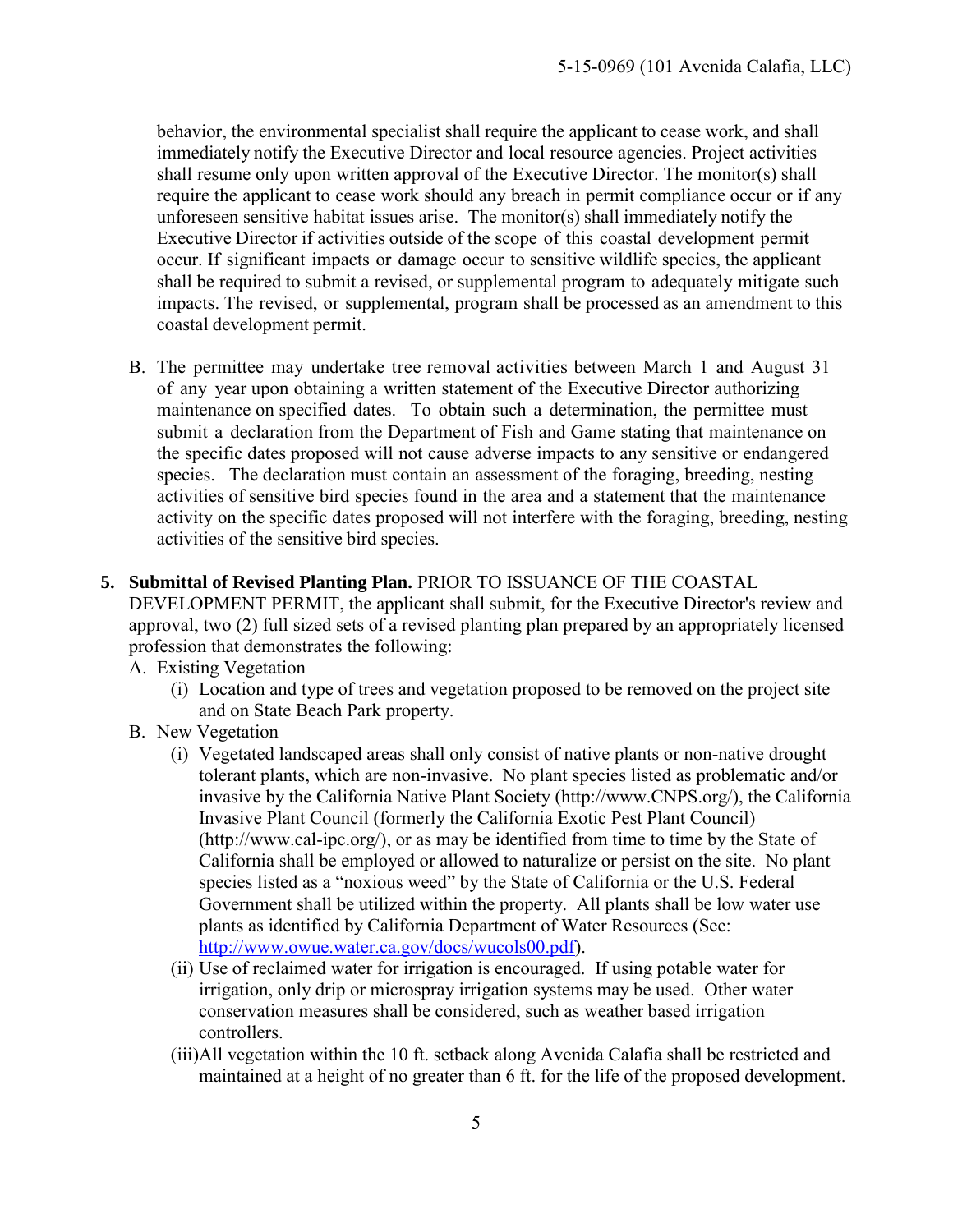The permittee shall undertake development in accordance with the approved plan. Any proposed changes to the approved final plan shall be reported to the Executive Director. No changes to the approved final plans shall occur without a Commission amendment to this coastal development permit unless the Executive Director determines that no amendment is required.

**6. Future Improvements.** This permit is only for the development described in Coastal Development Permit No. 5-15-0969. Pursuant to Title 14 California Code of Regulations Section 13250(b)(6), the exemptions otherwise provided in Public Resources Code Section 30610(a) shall not apply to the development governed by Coastal Development Permit No. 5- 15-0969. Accordingly, any future improvements to the single-family house pursued under this Coastal Development Permit No. 5-15-0969, including but not limited to repair and maintenance identified as requiring a permit in Public Resources Section 30610(d) and Title 14 California Code of Regulations Sections 13252(a)-(b), shall require an amendment to Permit No. 5-15-0969 from the Commission or shall require a new additional coastal development permit from the Commission or from the applicable certified local government.

#### **7. Construction Best Management Practices.**

The permittee shall comply with the following construction-related requirements:

- (a) No demolition or construction materials, debris, or waste shall be placed or stored where it may enter sensitive habitat, receiving waters or a storm drain, or be subject to wave, wind, rain, or tidal erosion and dispersion.
- (b) No demolition or construction equipment, materials, or activity shall be placed in or occur in any location that would result in impacts to environmentally sensitive habitat areas, streams, wetlands or their buffers.
- (c) Any and all debris resulting from demolition or construction activities shall be removed from the project site within 24 hours of completion of the project.
- (d) Demolition or construction debris and sediment shall be removed from work areas each day that demolition or construction occurs to prevent the accumulation of sediment and other debris that may be discharged into coastal waters.
- (e) All trash and debris shall be disposed in the proper trash and recycling receptacles at the end of every construction day.
- (f) The applicant(s) shall provide adequate disposal facilities for solid waste, including excess concrete, produced during demolition or construction.
- (g) Debris shall be disposed of at a legal disposal site or recycled at a recycling facility. If the disposal site is located in the coastal zone, a coastal development permit or an amendment to this permit shall be required before disposal can take place unless the Executive Director determines that no amendment or new permit is legally required.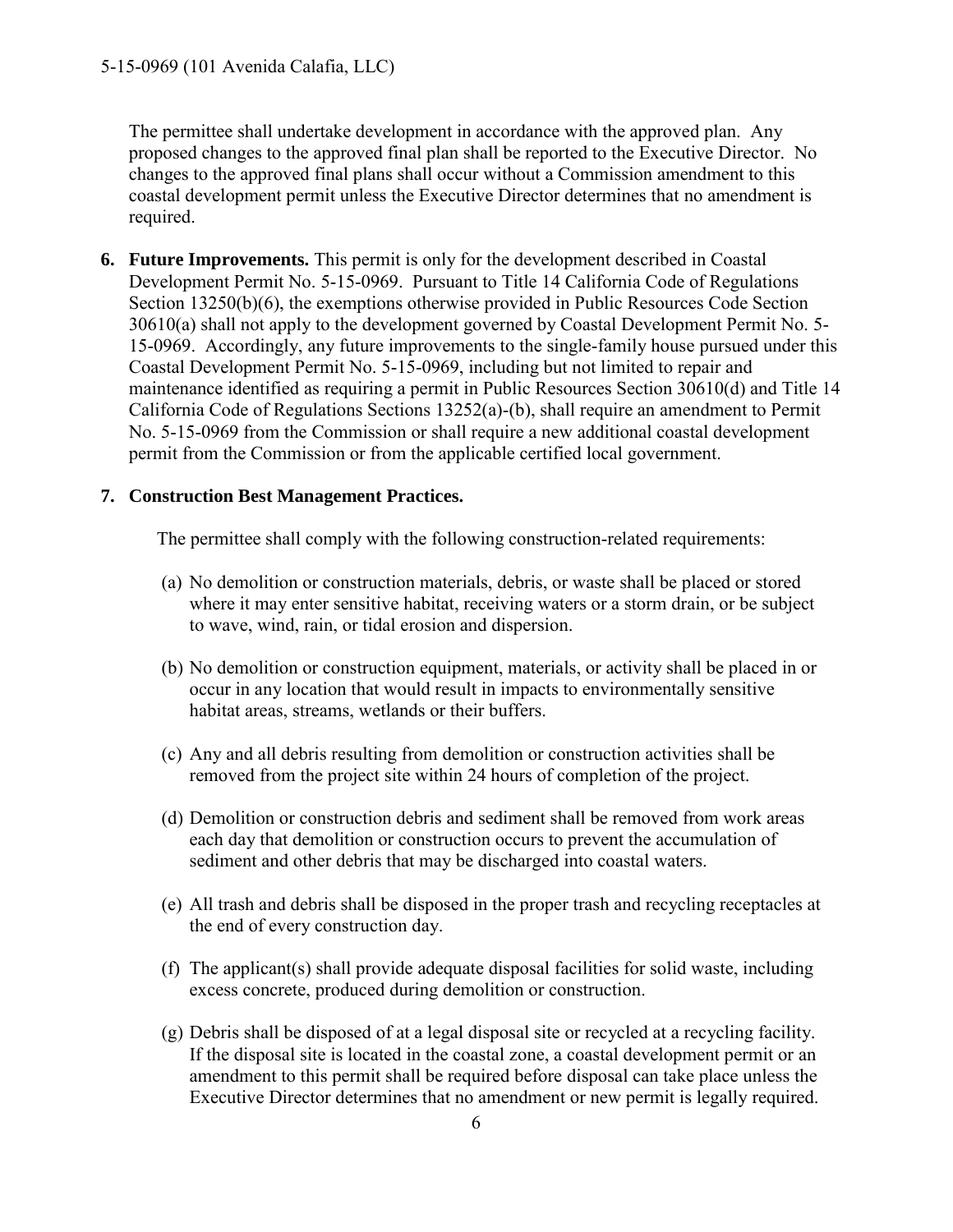- (h) All stock piles and construction materials shall be covered, enclosed on all sides, shall be located as far away as possible from drain inlets and any waterway, and shall not be stored in contact with the soil.
- (i) Machinery and equipment shall be maintained and washed in confined areas specifically designed to control runoff. Thinners or solvents shall not be discharged into sanitary or storm sewer systems.
- (j) The discharge of any hazardous materials into any receiving waters shall be prohibited.
- (k) Spill prevention and control measures shall be implemented to ensure the proper handling and storage of petroleum products and other construction materials. Measures shall include a designated fueling and vehicle maintenance area with appropriate berms and protection to prevent any spillage of gasoline or related petroleum products or contact with runoff. The area shall be located as far away from the receiving waters and storm drain inlets as possible.
- (l) Best Management Practices (BMPs) and Good Housekeeping Practices (GHPs) designed to prevent spillage and/or runoff of demolition or construction-related materials, and to contain sediment or contaminants associated with demolition or construction activity, shall be implemented prior to the on-set of such activity.
- (m)All BMPs shall be maintained in a functional condition throughout the duration of construction activity.
- (n) Staging and storage of construction equipment and materials (including debris) shall not take place on the beach.
- (o) All beaches, beach access points, and other recreational use areas impacted by construction activities shall be restored to their pre-construction condition or better within three days of completion of construction. Any beach sand impacted shall be filtered as necessary to remove all construction debris from the beach.

#### **8. Water Quality Management Plan.**

- A. The applicant shall implement structural and/or non-structural Best Management Practices (BMPs) designed to minimize pollutant loads contained in runoff prior to entering the storm water conveyance system and to maintain post-development peak runoff rate and average volume from the site at levels similar to pre-development conditions, to the extent feasible. The BMPs may include, but are not limited to:
	- (i) Design elements that serve to minimize directly connected impervious area and maintain permeable space within the development shall be incorporated where feasible. Options include the use of alternative design features such as concrete grid driveways and/or pavers for walkways, and/or porous material for or near walkways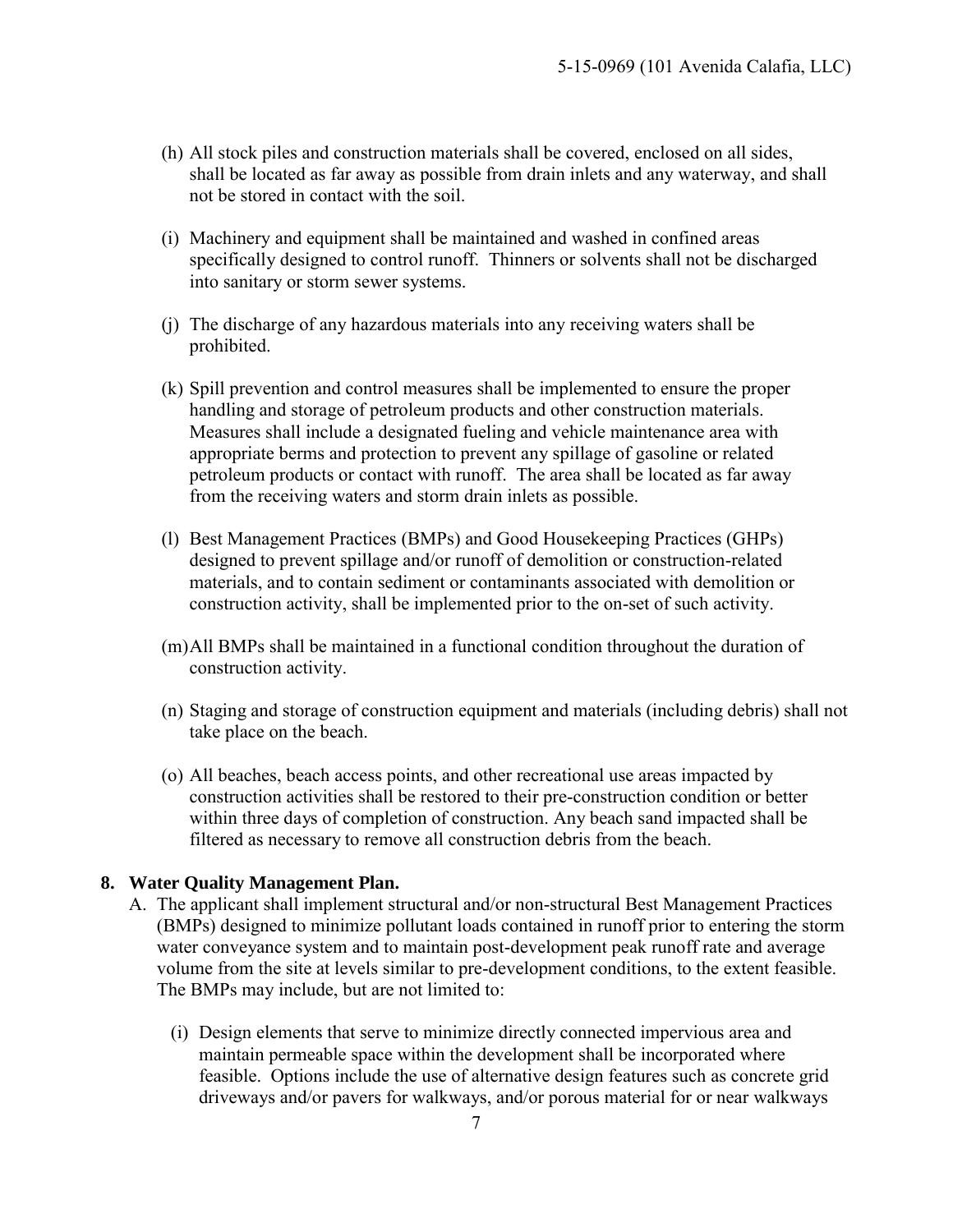and driveways;

- (ii) Sweep parking lot(s) with a vacuum regenerative sweeper on a regular (no less than monthly) basis;
- (iii)Installation of catch basin inserts or vegetative or other media filtration devices effective at trapping and/or mitigating contaminants such as petroleum hydrocarbons, heavy metals and particulates, in addition to trash and large debris. Selected BMPs shall be of a design capacity capable of mitigating (infiltrating or treating) stormwater runoff from each runoff event up to and including the  $85<sup>th</sup>$  percentile 24-hour runoff event;
- (iv)Routine maintenance, including inspection and regular cleaning of approved BMPs, to ensure their effectiveness prior to, and during, each rainy season from October  $15<sup>th</sup>$ through April  $31<sup>st</sup>$  of each year. Debris and other water pollutants contained in BMP device(s) will be contained and disposed of in a proper manner on a regular basis. All BMP traps/separators and/or filters must be cleaned prior to the start of the winter storm season, no later than October  $15<sup>th</sup>$  each year. The BMPs shall be maintained to uphold their functionality.

The permittee shall undertake development in accordance with the approved plan. Any proposed changes to the approved final plan shall be reported to the Executive Director. No changes to the approved final plans shall occur without a Commission amendment to this coastal development permit unless the Executive Director determines that no amendment is required.

- **9. Permit Compliance**. All development must occur in strict compliance with the proposal as set forth in the application, subject to any special conditions imposed herein. Any deviation from the approved plans must be submitted for review by the Executive Director to determine whether an amendment to this Coastal Development Permit No. 5-15-0969 is necessary pursuant to the requirements of the Coastal Act and the California Code of Regulations.
- **10. Deed Restriction.** PRIOR TO ISSUANCE OF THE COASTAL DEVELOPMENT PERMIT, the applicant shall submit to the Executive Director for review and approval documentation demonstrating that the applicant has executed and recorded against the parcel(s) governed by this permit a deed restriction, in a form and content acceptable to the Executive Director: (1) indicating that, pursuant to this permit, the California Coastal Commission has authorized development on the subject property, subject to terms and conditions that restrict the use and enjoyment of that property; and (2) imposing the Special Conditions of this permit as covenants, conditions and restrictions on the use and enjoyment of the Property. The deed restriction shall include a legal description of the entire parcel or parcels governed by this permit. The deed restriction shall also indicate that, in the event of an extinguishment or termination of the deed restriction for any reason, the terms and conditions of this permit shall continue to restrict the use and enjoyment of the subject property so long as either this permit or the development it authorizes, or any part, modification, or amendment thereof, remains in existence on or with respect to the subject property.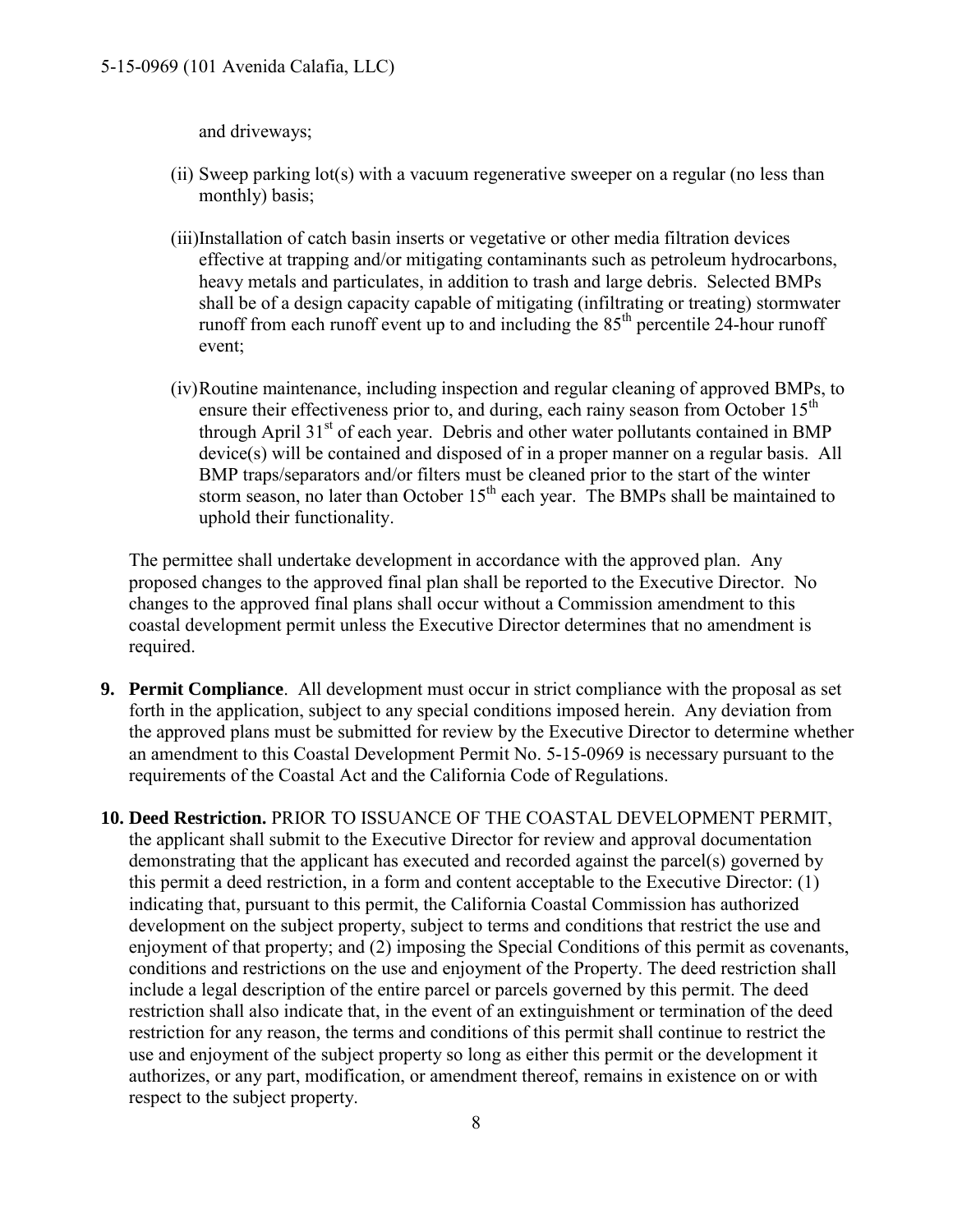# <span id="page-8-0"></span>**IV. FINDINGS AND DECLARATIONS**

## <span id="page-8-1"></span>**A. PROJECT DESCRIPTION AND LOCATION**

The applicant is proposing to construct an approximately 19,677 sq. ft., 44.49-ft. high, two-story 60 bed (40-room) assisted living facility for the cognitively impaired, specifically focused on Dementia and Alzheimer's residents, on a 28,111 sq. ft. vacant lot. Out of the 40 rooms, only half are proposed for double occupancy. The proposed facility will have surface and subterranean parking with a total of 32 onsite parking spaces. The proposed project includes hardscape and landscaping improvements. The applicant is also proposing non-native, exotic tree removal onsite and on the San Clemente State Beach Park, adjacent to the project site. Approximately 4,730 cu. yds. of soil export is proposed for parking garage excavation. **[Exhibits 2 & 3](https://documents.coastal.ca.gov/reports/2017/5/F8h/F8h-5-2017-exhibits.pdf)** show conceptual plans of the proposed development; **Special Condition 1** requires the submittal of final revised plans.

The subject site is a roughly triangular-shaped vacant lot located at the corner of Avenida Calafia and Avenida Del Presidente, just across the street and directly south of the Calafia off-ramp from the Interstate 5 Freeway (**[Exhibit 1](https://documents.coastal.ca.gov/reports/2017/5/F8h/F8h-5-2017-exhibits.pdf)**). The 28,111 sq. ft. site is relatively flat, sloping gently downward from Avenida Del Presidente toward the ocean to the west and south. The subject property abuts the San Clemente Inn, located to the south and southeast of the project site, and the San Clemente State Beach Park, located to the southwest. A mix of single-family and multi-family residential development is located to the northwest, and I-5 to the North. The nearest coastal access is available via an at-grade railroad crossing at San Clemente State Beach approximately 1/2 of a mile southwest of the subject site (**[Exhibit 1](https://documents.coastal.ca.gov/reports/2017/5/F8h/F8h-5-2017-exhibits.pdf)**).

The site is designated CC3 (Community-Serving Commercial) in the City's General Plan and certified Land Use Plan (LUP). According to the City's certified LUP, "typical principal uses" allowable under the CC3 designation includes retail commercial, eating and drinking establishments, household goods, food sales, drugstores, building materials and supplies, professional offices, personal services, recreational commercial, overnight accommodations, cultural facilities, and similar uses. The proposed assisted living facility is not explicitly listed as a "typical principal use" under this CC3 designation in the certified LUP. The City, however, has indicated to Coastal staff that it intends to add uses such as congregate care and senior housing as allowable uses under this designation through the pending San Clemente Local Coastal Program (LCP) update and certification. In approving the proposed development, the City stated:

"The most similar use in the Zoning Ordinance to an assisted living facility is congregate care. Congregate Care is primarily for seniors, is similar to independent living, and meal service is not always included. The assisted living facility provides similar services to congregate care but the patients are largely, but not always seniors, meals are provided, housekeeping is provided, and vital sign and medication management is provided."

The City found assisted living facilities to be consistent with congregate care and, consequently, granted the applicant a conditional use permit for the proposed project. Although assisted living facilities may be comparable to congregate care, and to some limited extent, senior housing, the proposed use nevertheless differs from these other uses. Consequently, the proposed use warrants its own classification and the LCP should explicitly list this category as a principal use allowable under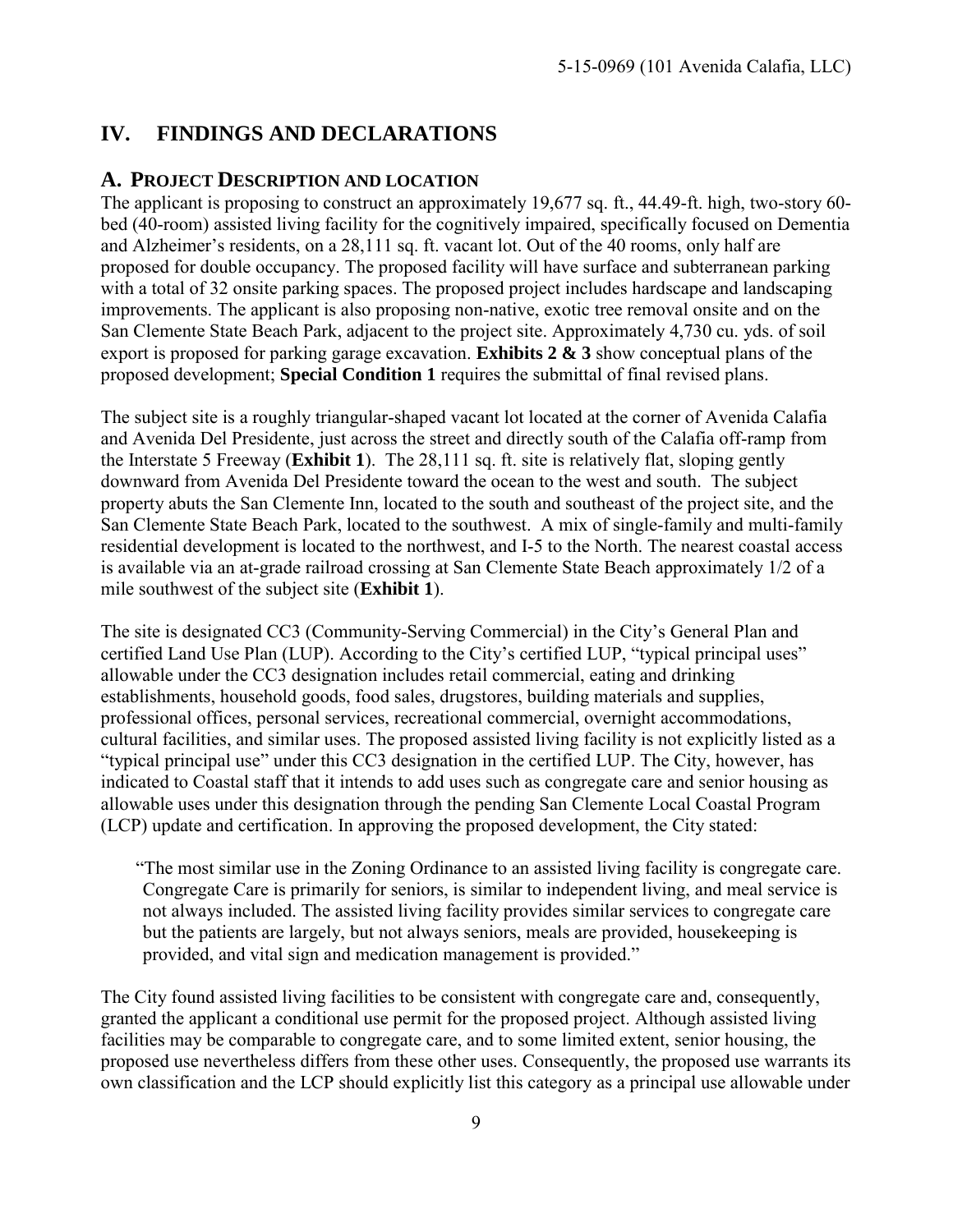#### 5-15-0969 (101 Avenida Calafia, LLC)

the CC3 designation. Therefore, staff recommends **Special Condition 2,** requiring that the applicant work with the City to address this land use discrepancy and incorporate assisted living facilities as a an allowable use in the future LCP.

The project received detailed review at the local level regarding the appearance of the proposed structures. As proposed, the buildings will be constructed in a style reflecting traditional Spanish architecture, and will incorporate articulation and building elements that help reduce the apparent building mass, including varying rooflines, deck elements and stone wall accents. However, the City's analysis did not specifically define or protect ocean views across the site.

The proposed project site is highly visible from Interstate 5 and the off-ramp ending at the intersection of Avenida Del Presidente and Avenida Calafia, and is one of the few areas where bluewater ocean views are available across the site and Avenida Calafia from the vicinity of the highway. Section 3025l of the Coastal Act states that where feasible, permitted development shall be sited and designed to restore and enhance visual quality in visually degraded areas. Through past actions, the Commission has required the preservation of views from the freeway in permit approvals in San Clemente, including a previous project approved on this site (CDP No. 5-04-451), which included the approval of two detached office building, and the Marblehead project located a few miles upcoast of this site (CDP 5-03-013). Therefore, the subject site presents a prime opportunity for an enhanced public view corridor.

It should be noted, however, that the ocean views (bluewater & horizon) available from across the project site are limited and interrupted by existing landscaping, and, to a lesser extent, the buildings located seaward of the subject site, which are at a significantly lower elevation than the subject lot. In addition, it would be difficult for any structure proposed on the lot to not have some impact on ocean views. Therefore, the applicant is proposing to enhance the existing panoramic view available across Avenida Calafia from the off-ramp and public streets/sidewalk to offset any potential impact to coastal views by conforming to the required 10 ft. side yard setback, although the City granted the applicant a variance for a reduced setback of 8 ft., and by proposing to remove existing vegetation/trees on the west side of the project site along Avenida Calafia to help widen this panoramic view. Additionally, the applicant has lowered and stepped back the westerly elevation of the development along Avenida Calafia to improve the view corridor, and to provide a transition between the proposed development and the one- to two- story residences located northwest of the project site to address community character.

The applicant is also proposing to remove non-native, exotic trees from the northeast corner of San Clemente State Beach Park located within the panoramic view corridor from Avenida Calafia; although, removal efforts will be focused on one existing, large Ficus spp. tree located within this line of site to the ocean (**[Exhibit 4](https://documents.coastal.ca.gov/reports/2017/5/F8h/F8h-5-2017-exhibits.pdf)**). After discussions with the California Department of Parks and Recreation (State Parks), the applicant has received preliminary approval for such activities. Because the applicant is proposing work within the adjacent State Beach Park property, the applicant will need to verify that the State Parks has approved the applicant's plan to remove nonnative trees within State Parks property; therefore, **Special Condition 3** requires the applicants to provide proof of State Park's approval for such activities. The Commission imposes **Special Condition 4**, which implements a timing constraint to avoid adverse impacts on sensitive species and bird nesting activities.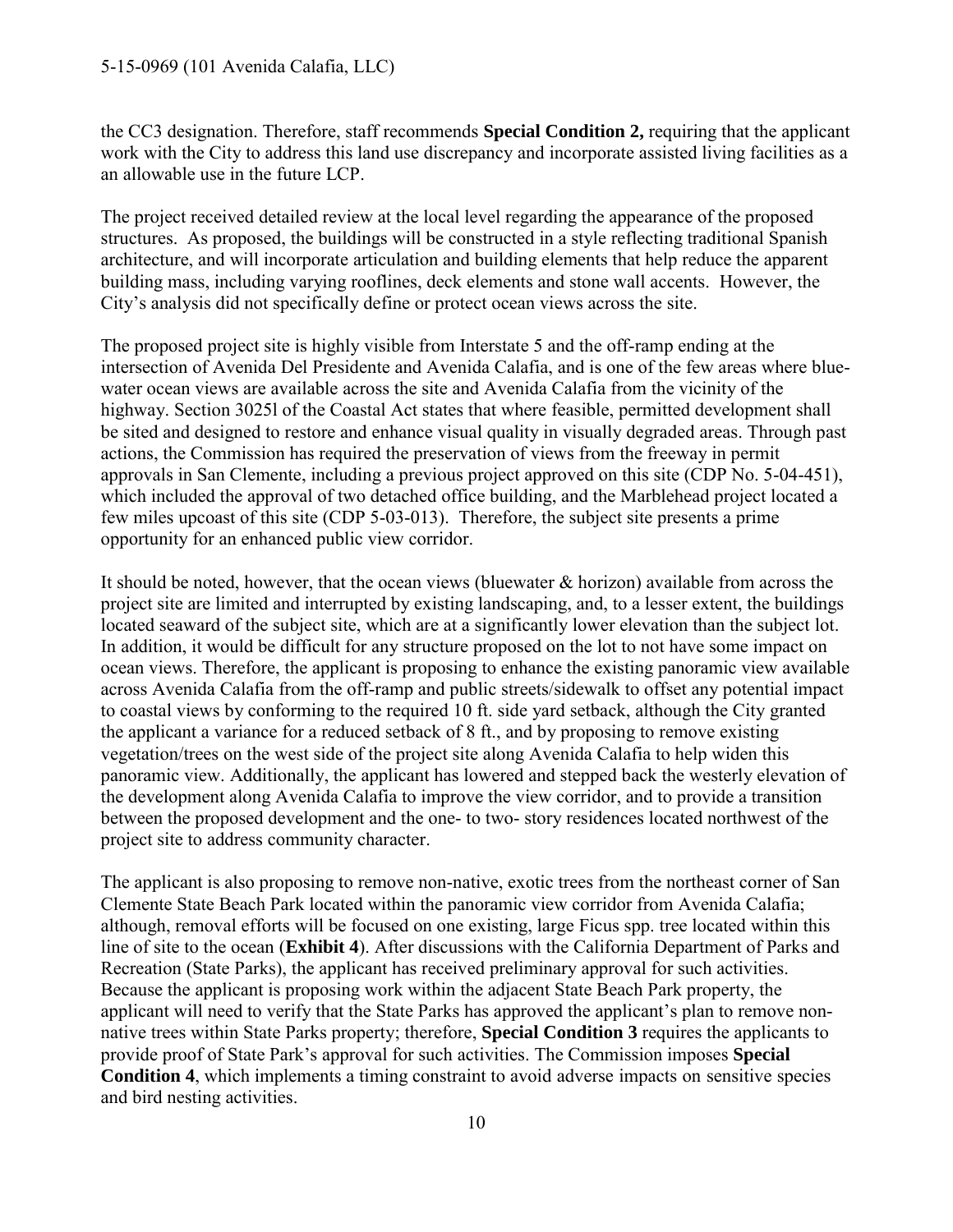The applicant is also proposing new landscaping on the site. Using landscaping to both soften views of the proposed structures and provide a vertical design element on the site are important to maintaining the aesthetic qualities of the area. However, whether the visual enhancement noted above is preserved is contingent on the proposed size and location of the new landscaping. Therefore, staff recommends **Special Condition 5,** which requires revised landscape plans that limits the vegetation proposed along west side of project site, within the 10 ft. side yard setback along Avenida Calafia, to a height of 6 ft. Additionally, in order to minimize water use and water runoff from the subject site, Special Condition 5 also requires the applicant utilize drought tolerant, non-invasive plant species and water conservative irrigation systems.

Regarding potential adverse impacts to coastal access, the applicant has submitted a parking analysis indicating that an adequate supply of parking will be provided onsite to support the proposed development. According to the applicant, peak staffing of no more than 18 employees is expected to occur. In addition, the applicant has estimated that no more than twenty five percent (25%) of the occupants will be driving due to the nature of cognitive impairment, which will reduce onsite generated parking demand. To ensure that future development, such as an increase in the number of occupants, will not have an adverse impact to public access or coastal resources, a future improvement condition (**Special Condition 6**) is required.

The proposed development has a potential for a discharge of polluted runoff from the project site into coastal waters via the storm drain system. The City has required that the project be designed to meet all requirements of the National Pollutant Discharge Elimination System (NPDES), Federal, State, and San Diego Regional Water Quality Control Board regulations, in order to control pollutant run-off. In addition, to address post-construction water quality, the applicant proposes to treat and partially retain all site runoff via planter boxes prior to discharge to the curb and gutters. To protect water quality, the Commission imposes construction-related requirements and best management practices under **Special Conditions 7** and **8** in order to minimize adverse constructionrelated and post-construction impacts upon marine resources and for erosion control.

In conclusion, with Special Conditions addressing adverse impacts to coastal resources and public access will be minimized to the greatest extent feasible. In addition, the Commission imposes **Special Condition 9** requiring compliance with the approved plans and all special conditions of the permit. Additionally, **Special Condition 10** has also been attached to require the property to record a deed restriction against the property so as to notify all future property owners of the terms and conditions of approval to which they will also be responsible to adhere to. Therefore, the proposed project, as conditioned, is consistent with Chapter 3 policies of the Coastal Act and previous Commission approvals, and will not prejudice the City's ability to prepare an LCP.

#### <span id="page-10-0"></span>**B. PUBLIC ACCESS**

The proposed development will not affect the public's ability to gain access to, and/or to use the coast and nearby recreational facilities. Therefore, as proposed the development, as conditioned, conforms to Sections 30210 through 30214, Sections 30220 through 30224, and 30252 of the Coastal Act.